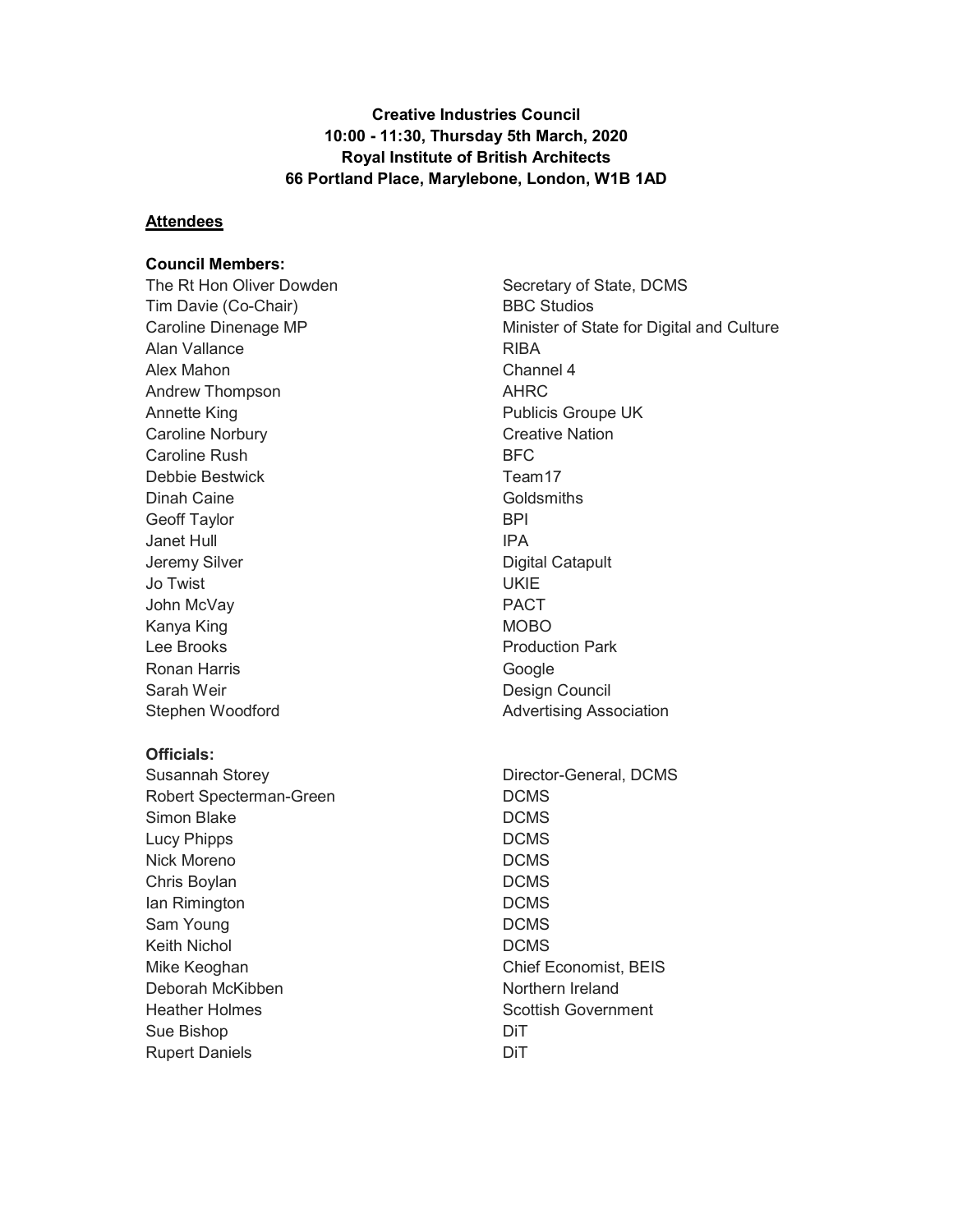### Guests:

Harriet Finney (for Ben Roberts) Tom Kiehl (acting CEO) Neil Hatton Jon Zeff Ros Lynch Lucy Monks Caroline Julian Francis Runacres Henk Elzenga Josh Lawson Judith Rosser-Davies Sarah Carrington

BFI UK Music UK Screen Alliance CIC Secretariat IPO RIBA CIF Arts Council MOBO Google BFC BBC

# Apologies:

The Rt Hon Alok Sharma Hasan Bakhshi Rosy Greenlees Darren Henley Stephen Lotinga Stephen Page

Secretary of State, BEIS **NESTA** Crafts Council ACE Publishers Association Faber and Faber

## **Actions**

### Immigration policy

- CIC to continue providing DCMS with evidence on the potential impact of the Government's proposed new immigration policy post-Brexit on the CIs
- DCMS to pursue separate working session with CIC representatives to explore key implications for CIs and how these might be addressed

## Createch/CogX

- CIC to send Janet Hull ideas for content, events and announceable news.
- Janet Hull to invite MDC to attend the CIC reception at Createch.

### IP roundtables

● IP WG, IPO and other participants to continue progressing negotiations with the aim of securing positive outcomes as soon as possible, with appropriate Ministerial engagement.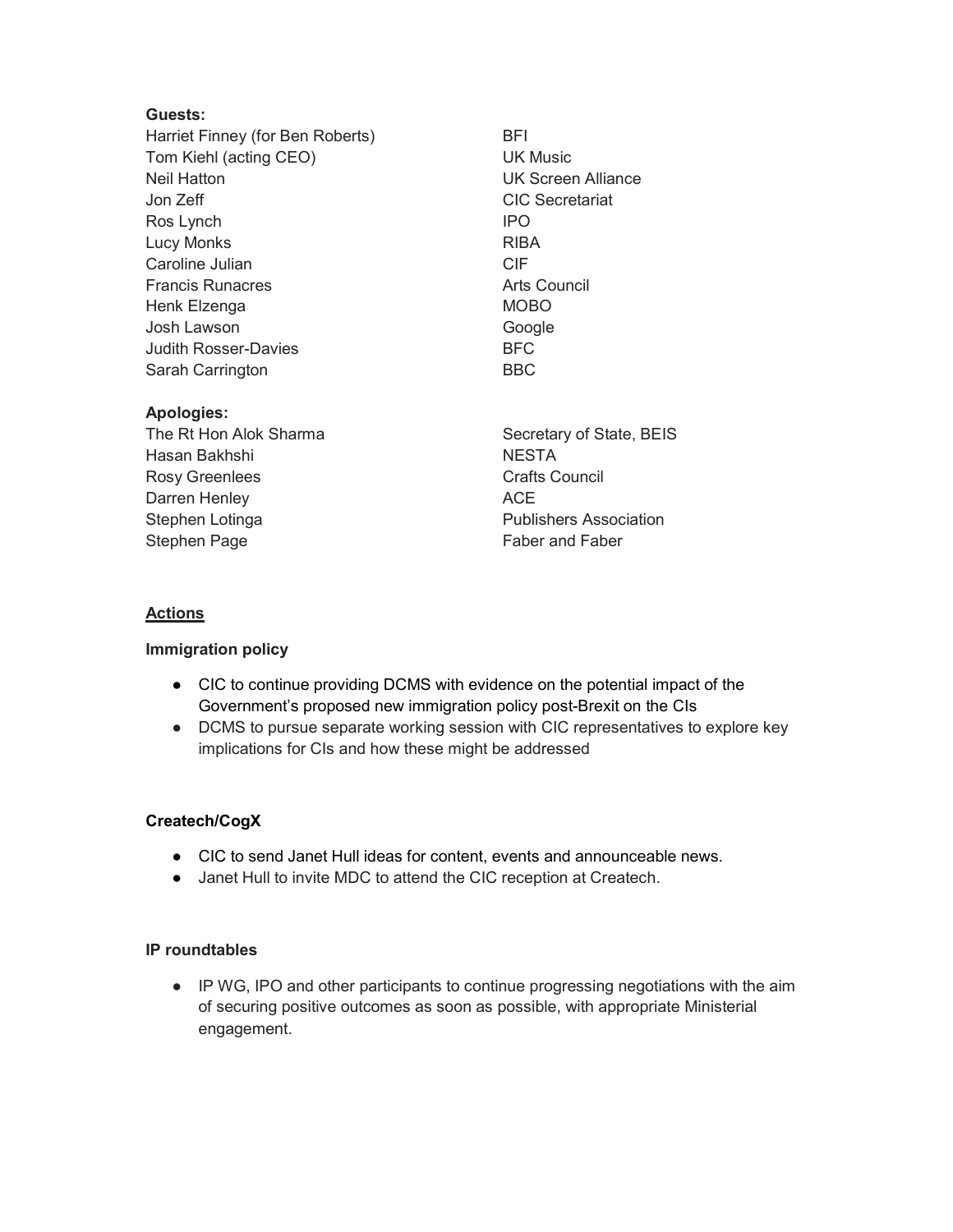### Industry Priorities for 2020

- CIC working groups to take action as outlined in the paper, i.e.:
	- o continue pursuing action on policy priorities, based on timetable and process for Government decisions
	- $\circ$  flesh out costed business cases for delivery proposals, in discussion with Government/others, by May 2020

## Sector Deal Update

 $\circ$  CIC to continue of oversight of implementation, which has progressed well to date. Development of next-stage priorities to include potential extension/expansion of existing sector deal initiaitives.

## Apprenticeships and T-levels

o Subject to final tweaks, apprenticeships and T-levels papers to be submitted to Ministers as CIC industry view.

## Item 1 - Remarks from co-chairs

- 1. Tim Davie (TD) introduced and welcomed the new Secretary of State for DCMS, Oliver Dowden (OD).
- 2. TD said that the CIC is working up proposals for the successor strategy to the current Sector Deal (SD), with the aim of completing fully-detailed proposals by May, to fit with CSR timetable.
- 3. TD referred to updated GVA data for the Creative Industries (CIs), which showing excellent growth and which were a great base for the successor strategy to build on.
- 4. The Secretary of State expressed how delighted he was to be at the CIC meeting, and that he was personally committed to CIs, stating that they were very important to the UK's economy now and in terms of future growth.
- 5. OD spoke about the levelling-up challenge, explaining that there are exciting opportunities to grow outside of London.
- 6. OD also talked about digital infrastructure and plans to deliver ultrafast connectivity across the UK, and about the CIs' contribution to the UK's soft power and its potential to grow exports in both services and goods globally.

TD opened up the meeting for CIC members to address the SoS. There were a number of comments on:

- 7. The need for the UK to replace Creative Europe.and that a replacement scheme needs to be announced asap - and before the upcoming Spending Review is concluded
- 8. The effects of the planned new immigration system post Brexit. Concern was specifically raised re people on one year contracts. More widely, the points system as currently structured would make it difficult in for creative sectors to secure the talent they needed for success.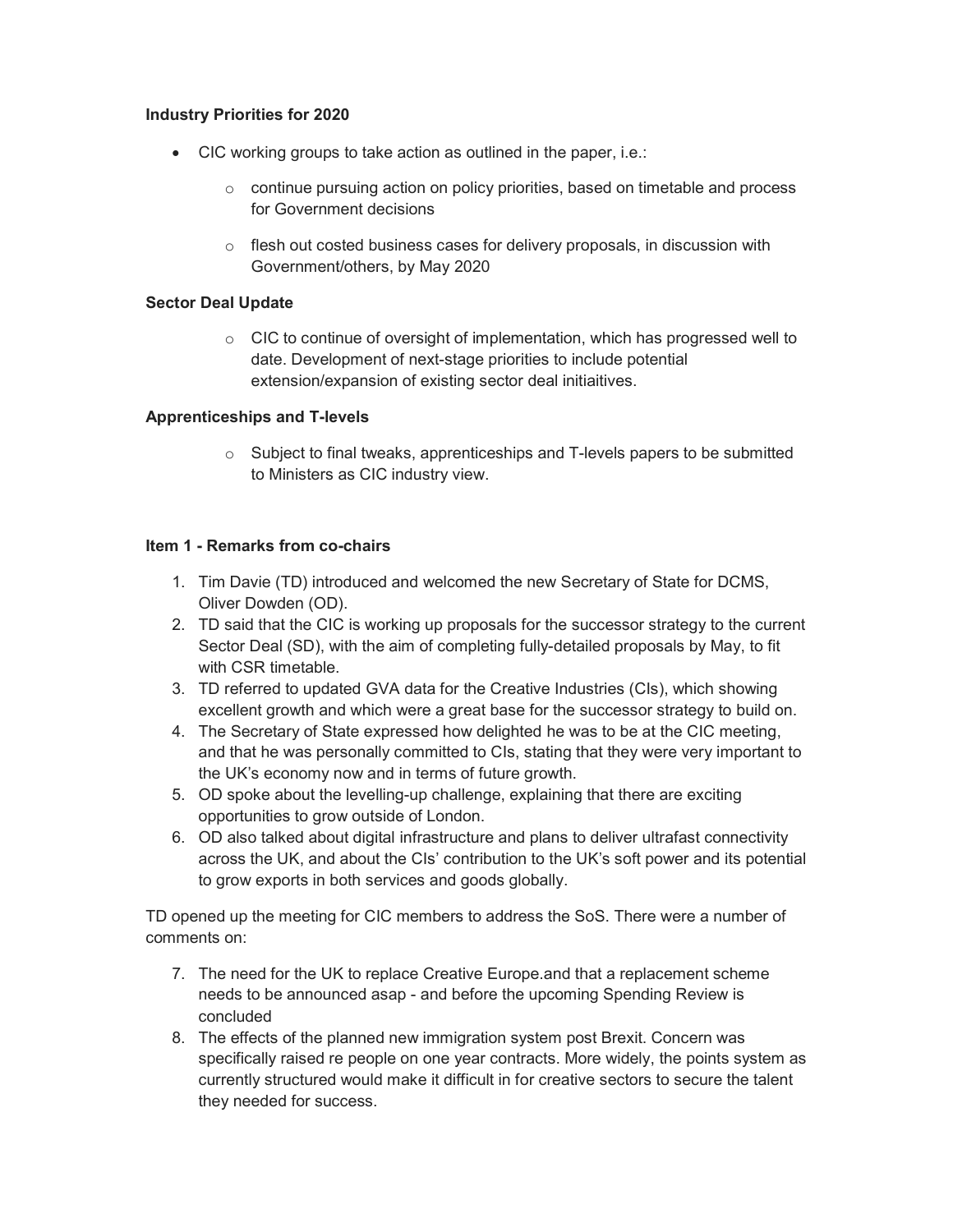9. On the first point OD replied that Government is currently considering what may follow Creative Europe, and on the second point he asked industry to continue providing DCMS with evidence and potential impact of the new immigration policy on the CIs.

## Item 2 - Industry Priorities for 2020; Next Steps

TD invited each of WG chairs to introduce discussion about their emerging WG proposals:.

Educating and Skills

- 10. On post-18 education, the CIC will continue to work with the CIF and across industry to input into Government as it develops its approach to the future of further/higher education.
- 11. On Creative Education, a new Task and Finish sub-group chaired by Darren Henley is developing proposals, building in particular on the Durham Commission report, which include a national network of Creative Collaboratives, to help schools to develop and deliver best practice in teaching for creativity; and creating materials and case studies to support creative education in schools (including primary schools),
- 12. It would be important for this work to join up with action on creative careers.
- 13. There was an opportunity here to make more of the close links between creative and tech skills; and to consider the needs of the wider creative economy as well as the creative industries themselves.
- 14. TD noted that CIC was looking to build a [more] collaborative relationship with DfE, recognising the importance of both STEM and creative skills, and thinking about opportunities beyond, as well as within, the existing curriculum.

### Innovation

- 15. CIC warmly welcomed DCMS's launch of 5G Create, which already fulfills one of the CIC's Priorities for 2020
- 16. Another strand of work is on AI, where there is lots of interest across the CIs. WG is putting together a set of proposals for short-term R&D to apply AI to solving specific current challenges for the CIs.
- 17. These proposals were work-in-progress and would need fleshing out, in order to identify the specific activities, benefits, and potential funding sources
- 18. UKRI/AHRC were considering next steps building on its the Audience of the Future and Creative Industries Clusters, which were showing significant early impact, with a broad geographic reach and large numbers of creative businesses involved.

### Access to Finance

19. WG is working on Creative Scale-Up programme expansion with DCMS, and is talking with the British Business Bank about the scope to further improve access for creative businesses to existing finance products.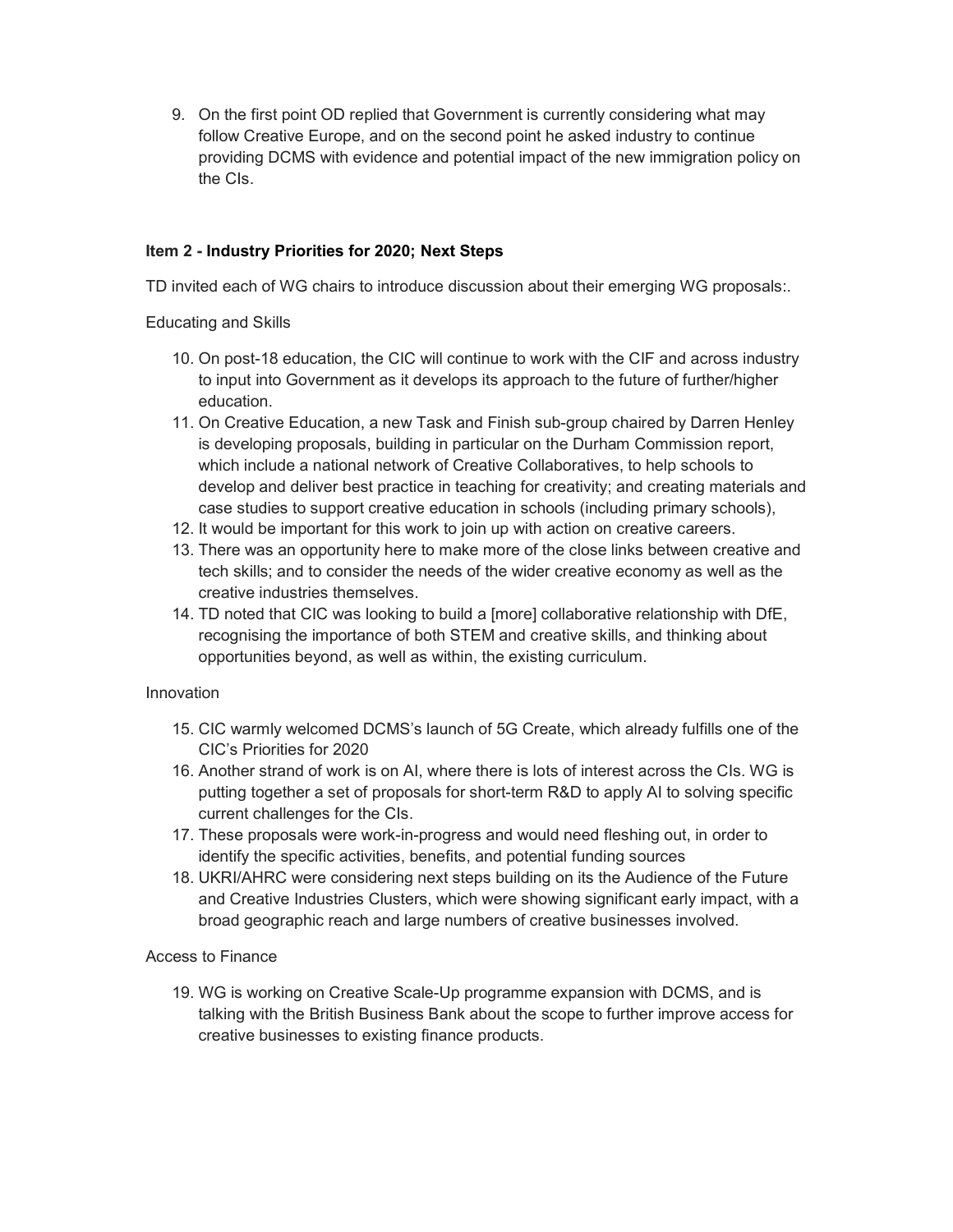### Clusters

- 20. WG is inputting into identifying new regions for the Creative Scale-Up expansion business case
- 21. WG is working to identify key drivers to local growth, and opportunities for joining up and/or adding to current interventions to enable development of strong creative clusters; as part of this it is creating four case studies -: Bristol, Bath, Salford and Manchester. When gathering evidence, common themes are appearing, including anchor businesses and university links.

### IP

22. On IP roundtables, negotiations are progressing well in some areas, but more slowly in others. It was suggested that closer ministerial engagement, particularly on the social media platform talks, could be important in enabling conclusions within a couple of months.

## **Diversity**

- 23. CIC had commissioned a report on progress on diversity and inclusion across the CIs, which was due to be completed soon, as a basis for tracking further progress following adoption of the CIC Diversity Charter in 2019.
- 24. The WG had held the first of a planned series of round-tables to discuss and exchange good practice,It was suggested that it would be useful to draw in expertise and experiences from other CIC members.

CIC agreed that work on these priorities should continue as proposed in the paper.

## Item 3 - Sector Deal Update

Nick Moreno (NM) introduced the update on the Sector Deal, which included:

- 25. Next steps on CDF 2, including engaging with CIC. Plea for industry to ensure that at the appropriate moment - strong bids are submitted
- 26. NM asked that CIC members promote 5G Create, and in particular the Glasgow workshop, which was the only one with relatively few sign-ups.
- 27. JZ noted that progress on implementation was continuing to go well; and work on further priorities would include consideration of extension and/or expansion of existing SD initiatives.

## Item 4 - Update on Createch/CogX

28. As a follow-up to her slide deck, Janet Hull (JH) spoke about the upcoming Createch, giving extra details about that event and CogX. JH asked that the CIC embraced Createch and push this as something that we could all get behind.